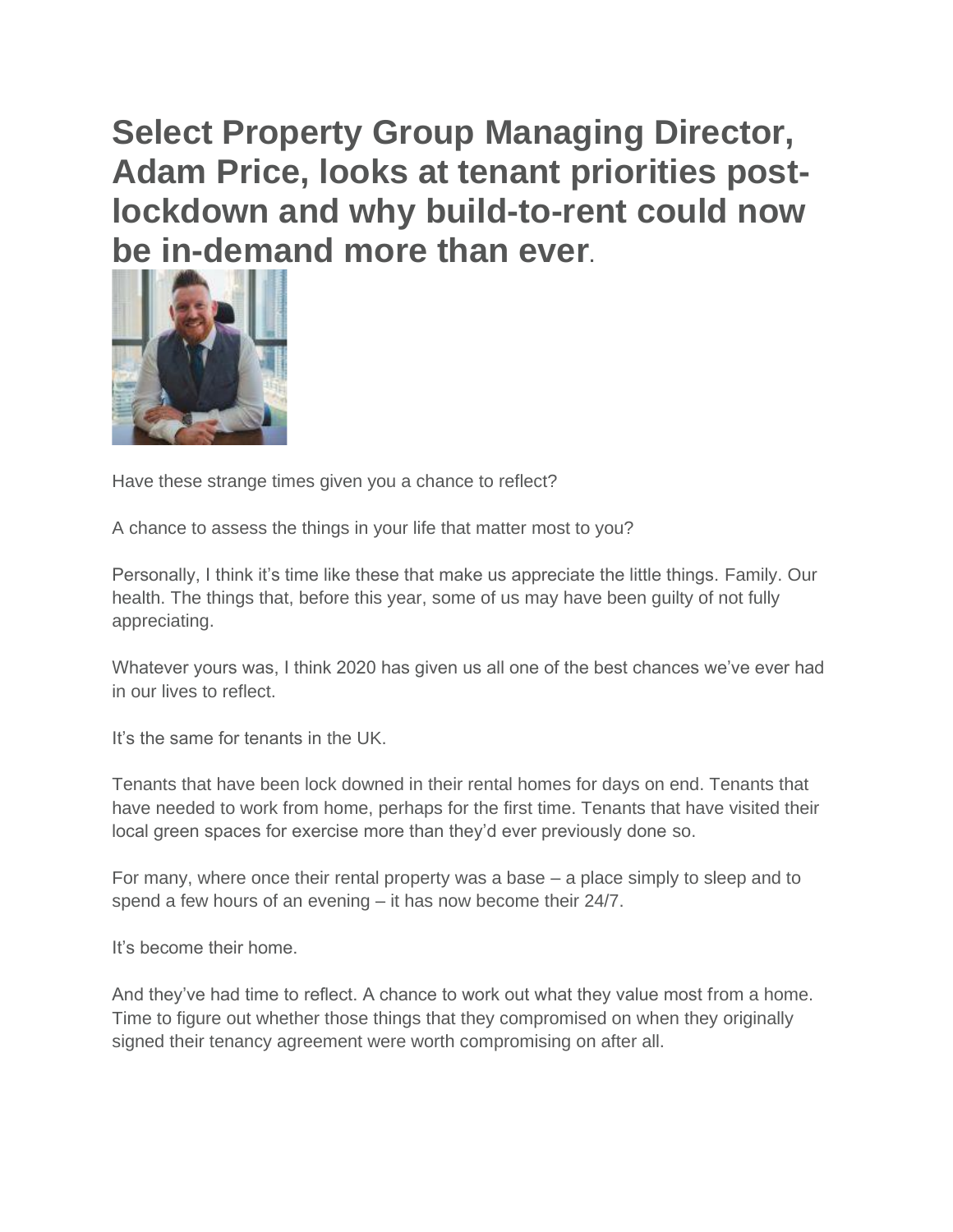Those living in older (and possibly) outdated 'buy-to-let' UK homes may find their attitudes have changed. Things that may have once been further down their checklist may now be much nearer the top of it. Priorities that their older-style rental homes can simply no longer address.



Is this the moment when the development and investment spotlight shifts towards build-torent now more than ever?

## Buy-to-let versus build-to-rent – at a glance

For a generation, buy-to-let was the only rental solution in Britain.

Residential homes, originally built for homeowners, moved into the rental sector and repurposed for tenants. In some cases, multiple tenants under the same roof.

These homes are often old and susceptible to the common problems that naturally come with aging buildings.

Buy-to-let properties are frequently located in the suburbs of the city, rather than its centre. Young workers – the demographic that makes up the largest proportion of the UK's rental market – living on streets surrounded by families and older residents, adrift from the heartbeat of the city.

A product not designed for the needs of todays tenants.

According to [Knight Frank's 2019 tenant survey,](https://www.knightfrank.co.uk/research/the-uk-tenant-survey-2019-6118.aspx) the key things renters in the UK want are:

- Affordability
- $\circ$  With a rent that's within budget
- A good location
- o With a key focus on being close to work
- Large indoor living space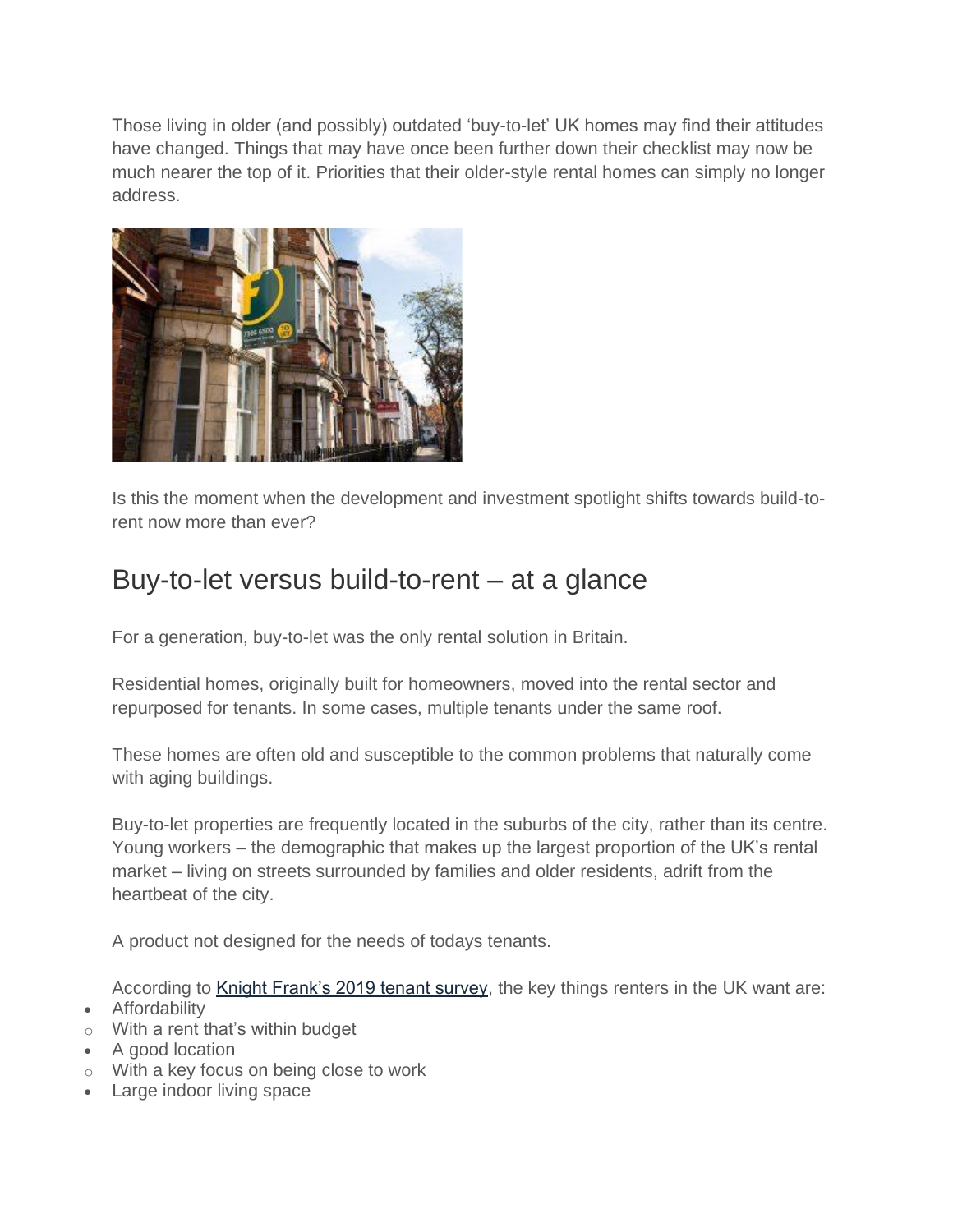- Key amenities, such as en-suite bathrooms, on-site gyms and high-end fixtures and appliances
- o And they will pay extra for these facilities

Build-to-rent is the only sector than can satisfy most things on tenants' checklists.

Modern, purpose-built rental homes. Central locations. Quality amenities.



Blending all these features together naturally attracts like-minded individuals. Tenants with shared interests and values, living as neighbours, creating a real sense of community.

In recent years, it's become one of the fastest growing property sectors in the UK. By 2025, rental demand in the UK is set to reach six million people. For many of them, build-to-rent will be the accommodation of choice.

An asset already established as the future of UK rented living. And one that's qualities are now more important than ever post-COVID-19.

## Changing attitudes after life in lockdown

More time at home has meant different things for different people.

For tenants, it may have highlighted the shortfalls of their current accommodation – and underlined the advantages of build-to-rent property.

## [A Savills survey in April 2020](https://www.savills.co.uk/blog/article/299655/residential-property/savills-residential-market-survey--changing-priorities-in-light-of-the-covid-19-pandemic.aspx) revealed:

• 39% of those aged under 50-years-old now have a desire to move to a bigger living space following lockdown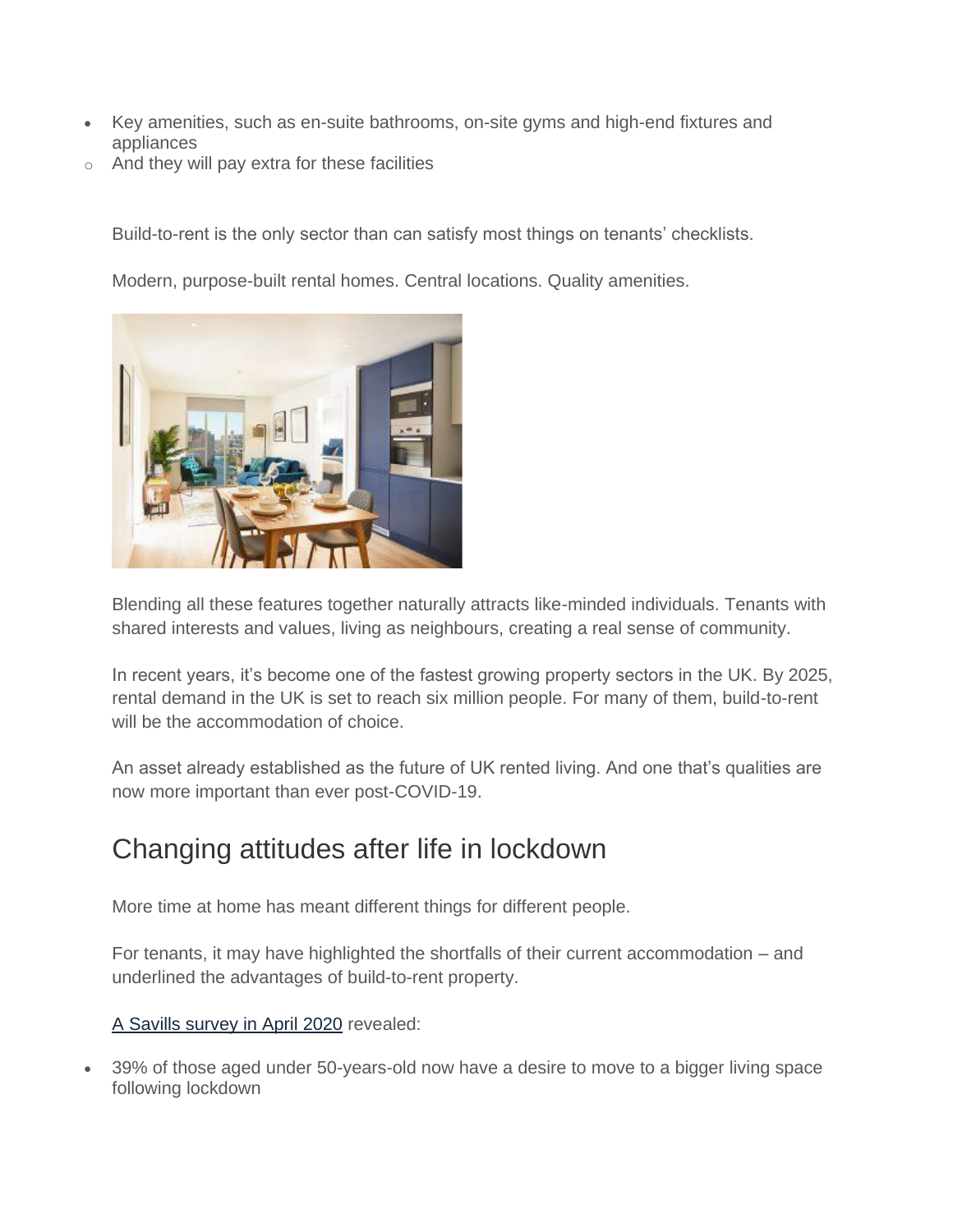- Having greater access to outdoor space has become more important to those under the age of 40-years-old
- The uplift in working from home has further underlined the importance of good Wi-Fi access

All features synonymous with the type of residential projects developers are building in UK city centres.



I read with interest [a feature by John Badman,](https://btrnews.co.uk/2020/07/17/build-to-rent-accelerating-into-2025-and-beyond/) Director and Residential Lead at architects CallisonRTKL, in *Build-to-Rent News* on 17<sup>th</sup> July.

He explained that the global pandemic has done little to dent the confidence of the build-torent sector. If anything, he explained, "it has shone a light on the sector – trends and opportunities that were emerging are now front and centre".

Life in lockdown, John wrote, had shown us that the "inflexible homes of yesterday may no longer be compatible with our future needs".

These challenging times, I believe, have shown the best in people. Across the UK there have been amazing displays of community spirit. Support for one another. Going forward, more people will value having this in the place that they live.

Crucially for investors of rental property, this has one huge benefit; reduced void periods.

In communities like this, neighbours become friends. They share experiences together. Bonds grow stronger.

Coupled with the finest living spaces and amenities, fewer tenants will want to leave their home.

## A future-proof investment?

Unlike its predecessor, build-to-rent is designed for the end-user.